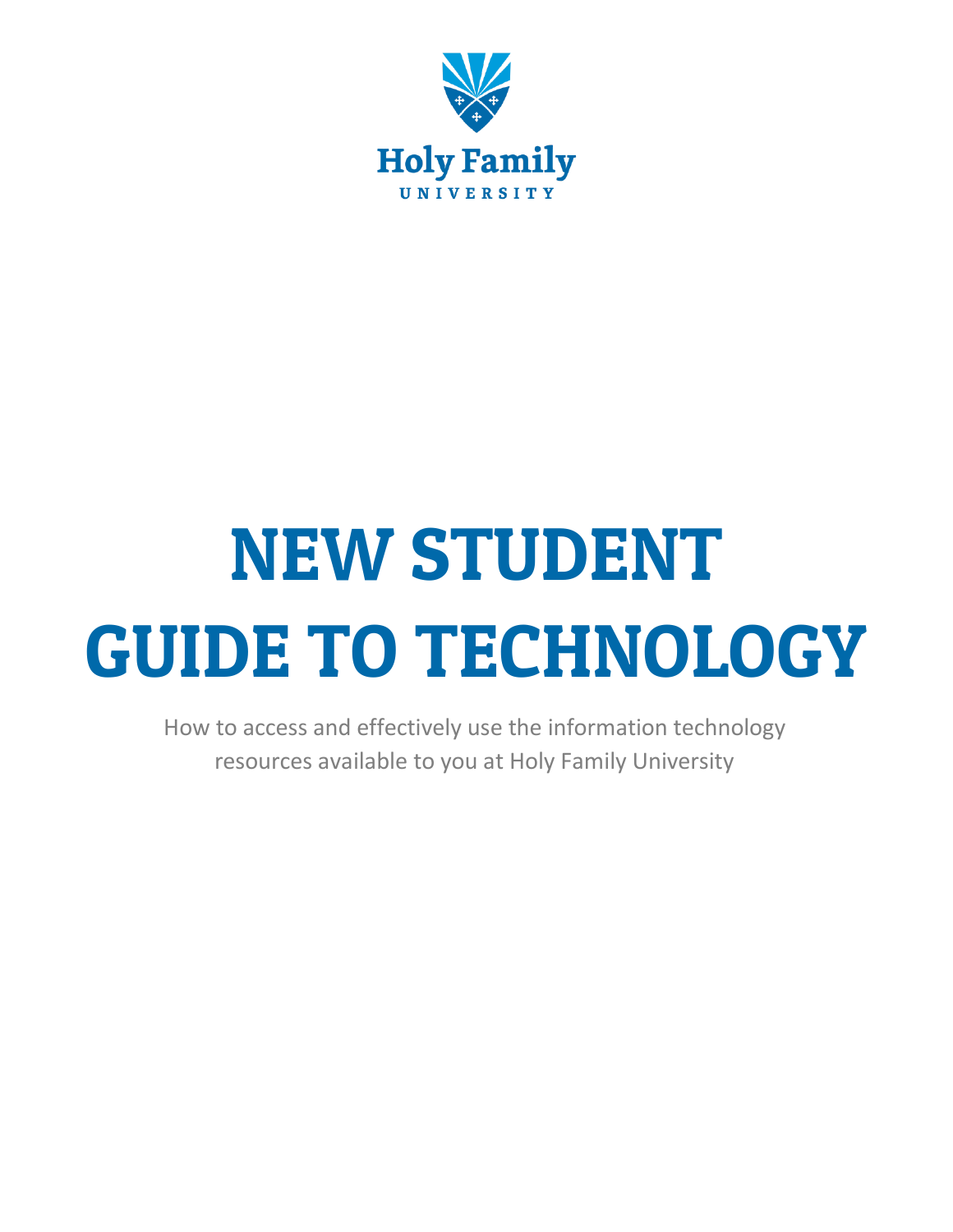# Table of Contents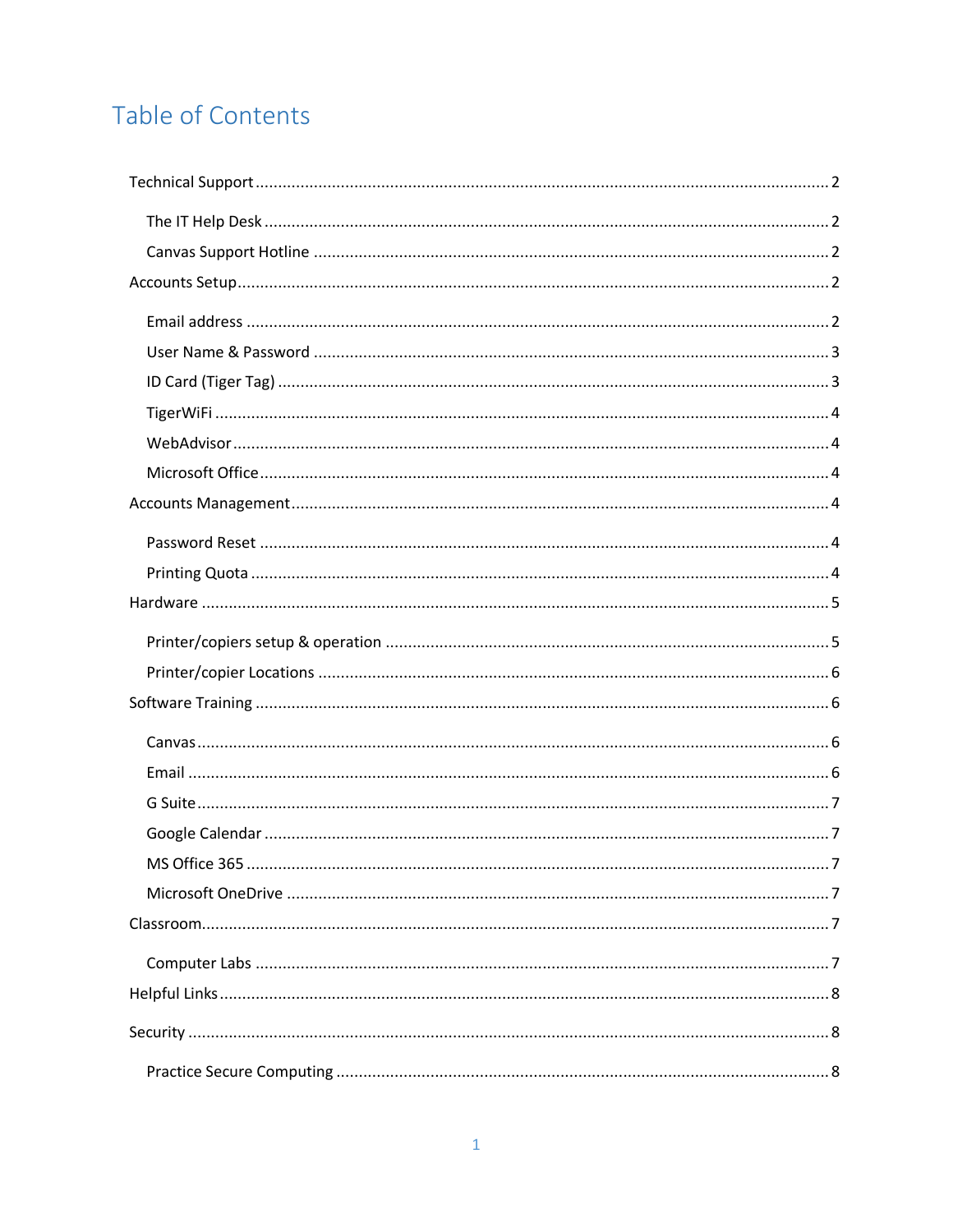# <span id="page-2-0"></span>Technical Support

## <span id="page-2-1"></span>The IT Help Desk

The IT Help Desk is the first point of contact for all requests and problems relating to technology services provided at Holy Family University. The Help Desk provides support on a variety of technology-related topics including, but not limited to:

- Password issues
- Wi-Fi access problems
- ID cards & ID Card replacement
- Software application support

To speak with a member of the IT Help Desk call 267-341-3402 (or simply dial 3402 from oncampus phones). You can also submit a request through [Help Desk's online system.](https://holyfamilyuniversity.sdpondemand.manageengine.com/home) A technician will respond to you within one business day. For in-person help on the Philadelphia campus, visit the IT Help Desk Office in the following locations:

Holy Family Hall - Room 25 (Basement)

Monday-Friday 7:00am - 4:00pm

## Education & Technology Center - Room 105

Monday-Thursday 2:00pm - 8:00p Friday 1:00pm - 4:00pm

## NE Philadelphia Library

Monday-Friday 8:00am - 1:00pm

For more information, and answers to frequently asked questions, visit the [IT Help Desk](https://www.holyfamily.edu/current-students/student-resources/help-desk)  [Website.](https://www.holyfamily.edu/current-students/student-resources/help-desk)

## <span id="page-2-2"></span>Canvas Support Hotline

Canvas support live chat and the Canvas Support Hotline are available twenty-four hours a day to assist you with all of your Canvas needs. These options can be accessed through the Help menu in Canvas. Or you can call the Canvas Support Hotline at 844-243-8404.

# <span id="page-2-4"></span><span id="page-2-3"></span>Accounts Setup

## Email address

As a new student at Holy Family, you will receive a letter from the registrar's office which will include your email address and a temporary password. You can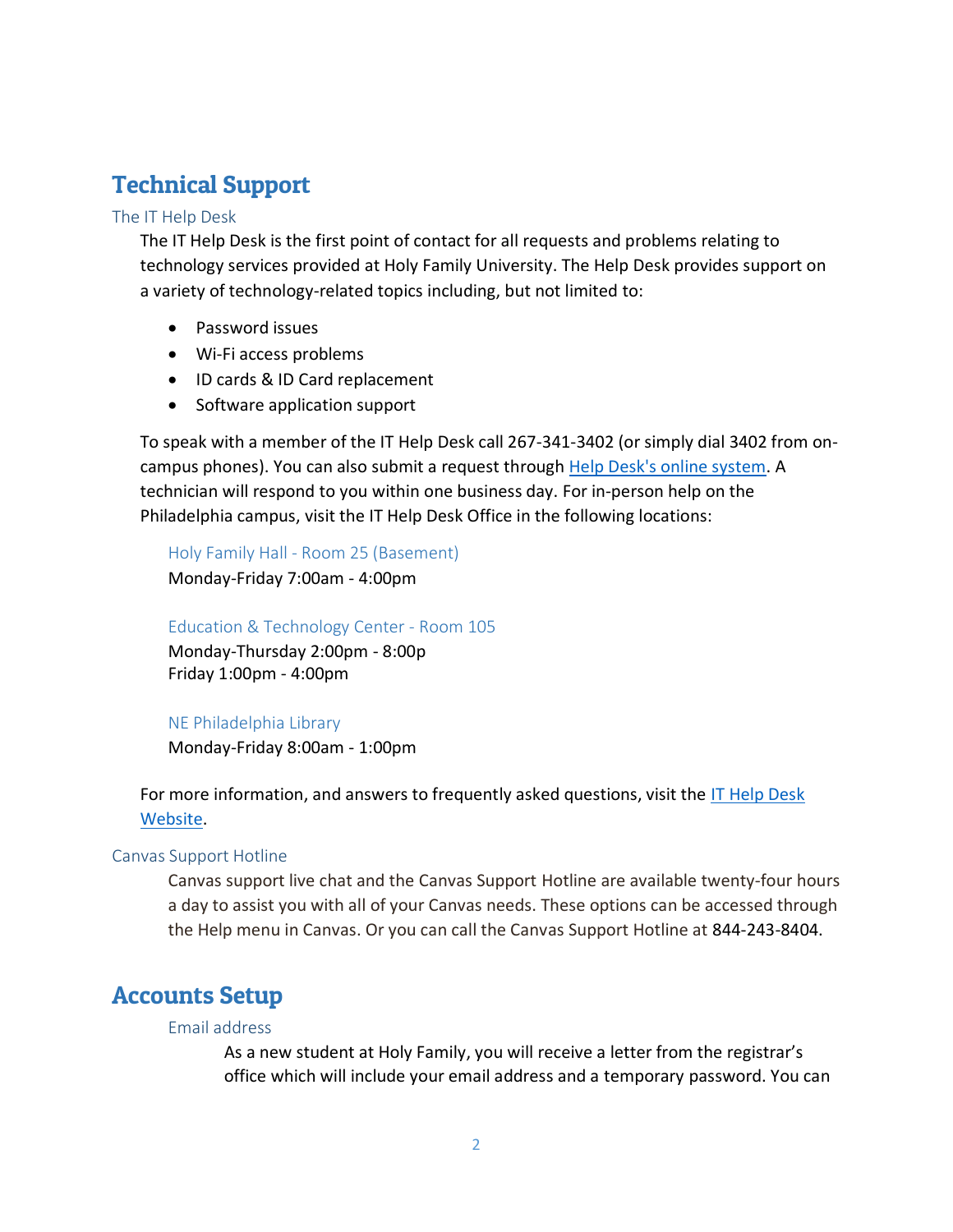log in to your email account at [www.gmail.com.](http://www.gmail.com/) You will be prompted to change your password after logging in for the first time.

## <span id="page-3-0"></span>User Name & Password

Your User Name and Password will also be mailed to you from the registrar's office. This will allow you to log in to several campus systems and lab computers on campus. Depending on the system you are trying to access, your user name may be your full Holy Family email address (e.g., jdoe1000@holyfamily.edu), or just the first half of your email address (e.g., jdoe1000).

Please refer to the following lists to determine which user name to use when logging in to Holy Family software systems.

| <b>Systems that Require User</b> | Systems that Require Your Full |
|----------------------------------|--------------------------------|
| Name Only                        | <b>Email Address</b>           |
| Lab Computers                    | Gmail                          |
| Tiger Wi-Fi                      | Office 365                     |
| Web Advisor                      | Canvas                         |
|                                  |                                |

If you're not sure what your user name is, you can find it online by clicking [What's my User ID?](https://advisor2.holyfamily.edu/WebAdvisor/WebAdvisor?TYPE=M&PID=CORE-WBACCT&CONSTITUENCY=WBDF&TOKENIDX=5396673533) in Web Advisor.

## <span id="page-3-1"></span>ID Card (Tiger Tag)

The university provides students with an ID card, called Tiger Tag, that identifies the cardholder by picture, name and function. In addition to identification, ID cards are necessary for building access, the use of the library, LRC, sports facilities, and printing from shared printer/copiers.

You will receive your Tiger Tag during student orientation. If you do not receive your ID card for any reason, one may be obtained from the following locations:

**Education & Technology Center - Room 105** Monday-Thursday 1:00pm - 8:00pm Friday 1:00pm - 4:00pm

**Newtown Campus – Reception Desk** Monday 8:30am - 4:30pm Tuesday-Thursday 10:30am - 6:30pm

**HFU NE Philadelphia Library** Monday-Friday 8:00am - 1:00pm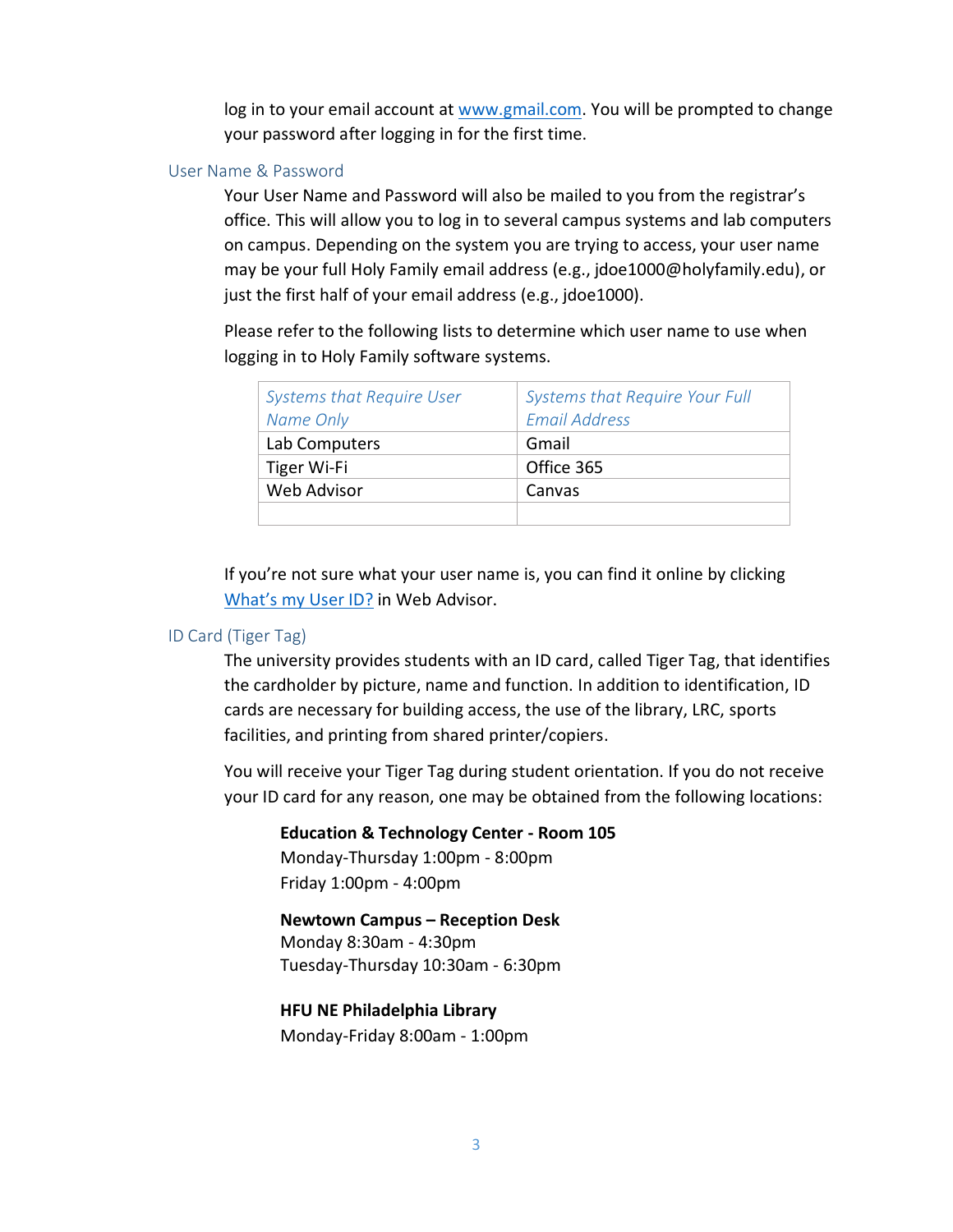Report lost or stolen ID cards to the IT Help Desk at 267-341-3402. Lost or broken IDs will be replaced for \$10. Contact the business office at 267-341-3202 to initiate a replacement.

#### <span id="page-4-0"></span>TigerWiFi

The University's enterprise wireless network is named "tigerWiFi". To configure the network on your wireless device, review the following documents:

## [How to Connect Your Devices to tigerWIFI](http://kb.holyfamily.edu/hfu/how-to-connect-your-devices-to-tigerwifi/)

#### <span id="page-4-1"></span>WebAdvisor

WebAdvisor is a web-based tool that allows you to register for classes and to view your schedule once posted. You can log in to [WebAdvisor](https://www.holyfamily.edu/web-advisor-login) directly or access it from the Holy Family webpage.

## <span id="page-4-2"></span>Microsoft Office

Holy Family students can download and install Microsoft Office 2016 on up to five computers for free. Sign in at [Microsoft Online](https://login.microsoftonline.com/) using your Holy Family email address and password, click "Install Office apps" at the top, right-hand side of the page, and choose "Office 2016" from the drop-down menu. follow the onscreen instructions. When you leave the University, your Office 365 license will end.

## <span id="page-4-4"></span><span id="page-4-3"></span>Accounts Management

## Password Reset

The University uses Office 365 to connect many of your online accounts (Gmail, WebAdvisor, Canvas) with a single user name and password. If you are unable to log in to Office 365, or if you've just forgotten your password, follow the steps in the guide below to reset your password.

#### [How to Reset Your Holy Family Password](https://www.holyfamily.edu/images/pdfs/Help_Desk/resetting-your-password.pdf)

You will need to manually update the password for email clients on your mobile devices.

### <span id="page-4-5"></span>Printing Quota

All Holy Family students receive a [printing quota](http://kb.holyfamily.edu/hfu/printing/) of 400 sheets per year. You will have 400 complimentary sheets to use from July 1 through June 30. At the end of each 1-year printing period, your quota will automatically be refreshed with another 400 complimentary sheets.

If you use your entire quota before the 1-year printing period, you can add additional sheets by [adding Flex dollars to your Tiger Tag Account,](http://kb.holyfamily.edu/hfu/how-to-add-money-to-tiger-tag-id-card-account/) or by visiting the [Business Office.](https://www.holyfamily.edu/about-holy-family-u/our-campuses-in-philadelphia/business-office)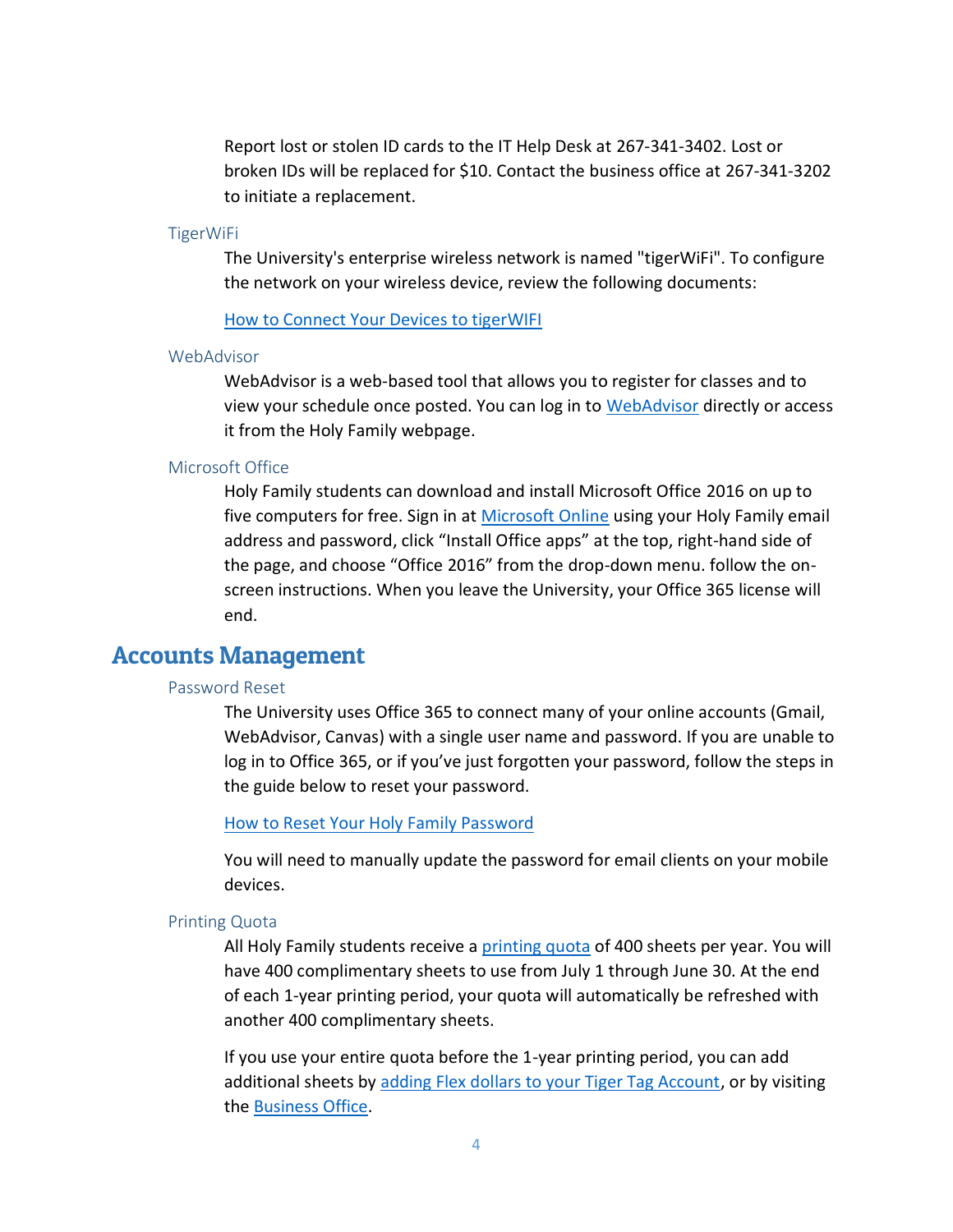## <span id="page-5-1"></span><span id="page-5-0"></span>**Hardware**

## Printer/copiers setup & operation

PaperCut is Holy Family's print management software. With PaperCut you can securely print to any shared printer/copier on campus by simply swiping your Holy Family ID Card and pressing print.

[How to Print to a Shared Copier/Printer with PaperCut](https://drive.google.com/open?id=0B82Q0_ht-yzYcV9NU0gwb1pWN3M)

[Wireless Printing with the PrinterOn App](https://hfu-my.sharepoint.com/personal/hfu_it_dept_notifications_holyfamily_edu/_layouts/15/guestaccess.aspx?docid=01034779b85b84bb5aff404384227ff5e&authkey=AcBlKqVnoHeuu2PpXS_jCA4)

[How to Copy on a Shared Copier-Printer](https://drive.google.com/open?id=0B82Q0_ht-yzYWElzV3hrcjE3cWs)

[How to Scan on a Shared Copier-Printer](https://drive.google.com/open?id=0B82Q0_ht-yzYSnhiLVdZVkN2b2M)

Shared printers are primarily for printing 8 ½ X 11, but will accommodate other paper sizes via the Bypass Tray and other trays.



For detailed information on the sizes and types of paper that can be loaded into each tray of the machine, read [Applicable Paper Types](http://siica.sharpusa.com/portals/0/downloads/Manuals/MX-M365N-M465N-M565N/contents/01-026.htm) in the Sharp MX-M365 User's Manual.

Departments maintain a small stack of printer paper. All Holy Family employees and students are encouraged to print double-sided.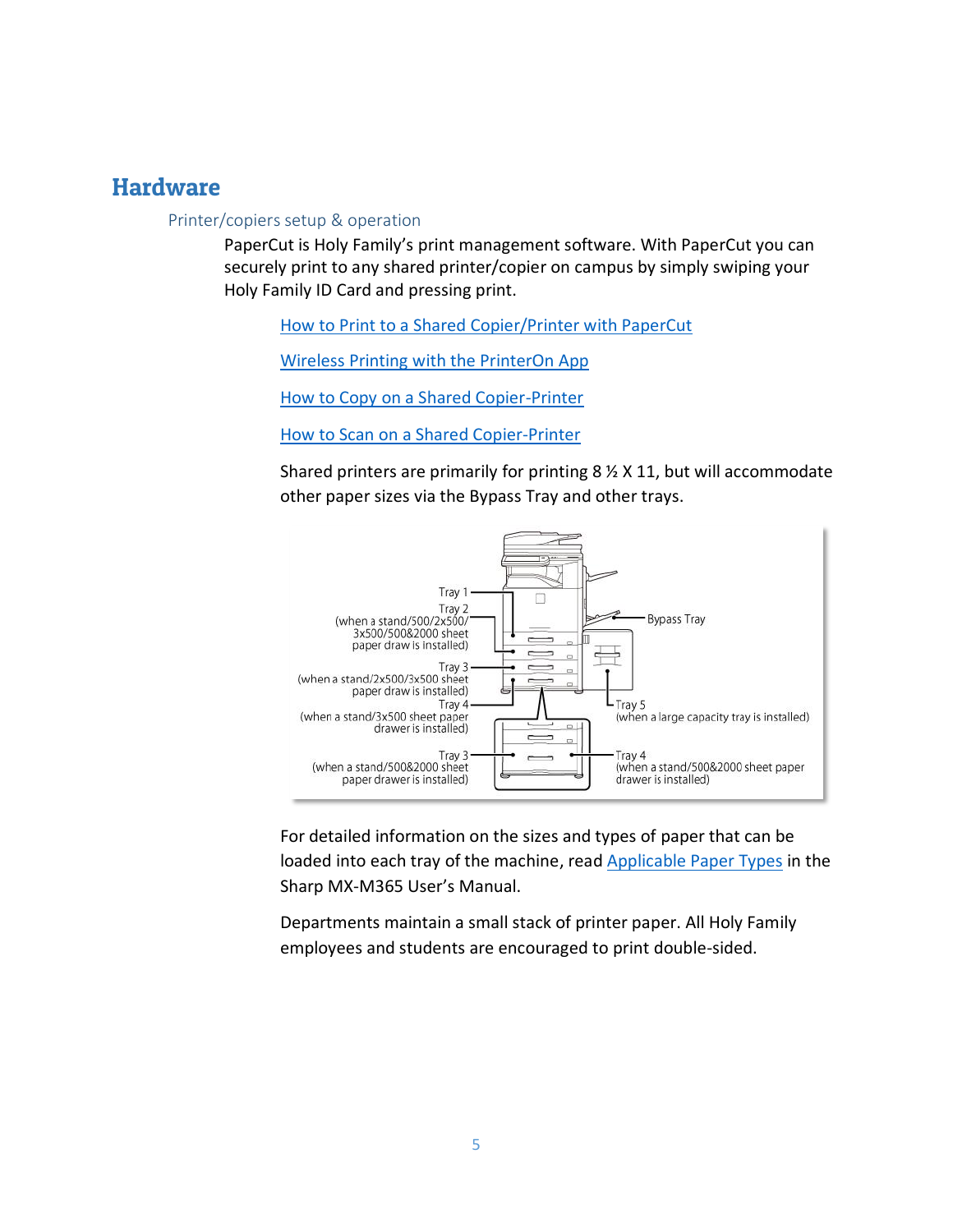## <span id="page-6-0"></span>Printer/copier Locations

|                                               | <b>Basement</b> | 1 <sup>st</sup><br>Floor | 2 <sup>nd</sup><br>Floor | 3 <sup>rd</sup><br>Floor | 4 <sup>th</sup><br>Floor | Cafeteria |
|-----------------------------------------------|-----------------|--------------------------|--------------------------|--------------------------|--------------------------|-----------|
| Library                                       |                 |                          |                          |                          |                          |           |
| <b>Educational Technology</b><br>Center (ETC) |                 |                          | $\checkmark$             | $\checkmark$             |                          |           |
| Holy Family Hall (HFH)                        |                 |                          |                          |                          |                          |           |
| <b>Campus Center</b>                          |                 |                          |                          |                          |                          |           |
| <b>Nurse Education Building</b><br>(NEB)      |                 |                          |                          |                          |                          |           |
| <b>Newtown Campus</b>                         |                 |                          |                          |                          |                          |           |

## <span id="page-6-1"></span>Software Training

<span id="page-6-2"></span>The IT Department offers a variety of online training resources for academic software.

## Canvas

Canvas is HFU's cloud-based learning management system.

[Canvas Student Orientation](https://holyfamily.instructure.com/courses/1371) is a self-paced, online course designed to familiarize you with the tools and concepts you need to know to successfully navigate a course in Canvas.

[Online & Blended Student Orientation](https://holyfamily.instructure.com/courses/4626) is a Canvas orientation for students enrolled in blended or entirely online courses and programs. The orientation answers common questions and provides relevant contact and support information.

## <span id="page-6-3"></span>Email

HFU provides access to your email though Gmail, a web-based email service. Gmail provides unlimited mailbox storage, chat integration, and enhanced mail search.

[Get Started with Gmail](https://gsuite.google.com/learning-center/products/gmail/get-started/)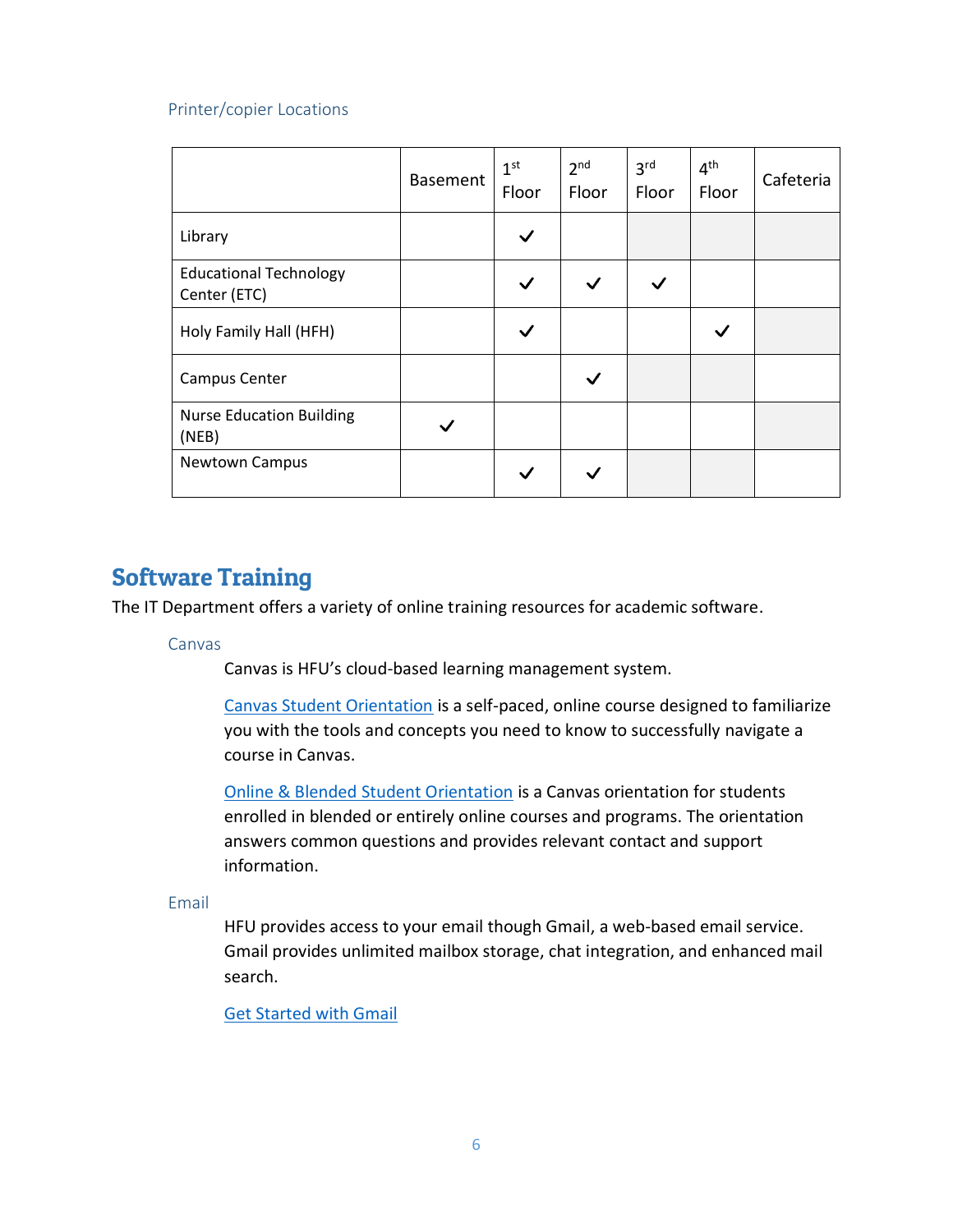## <span id="page-7-0"></span>G Suite

G Suite is the new name for Google Apps, a suite of productivity software including Gmail, Google Calendar, Google Drive, and more. G Suite is available to you for free.

## [G Suite Learning Center](https://gsuite.google.com/learning-center/)

## <span id="page-7-1"></span>Google Calendar

Google Calendar is part of the G Suite web-based services. The calendar provides you with a quick way to schedule meetings, events, and share your schedule with others.

## [Get Started with Google Calendar](https://gsuite.google.com/learning-center/products/calendar/get-started/)

## <span id="page-7-2"></span>MS Office 365

Holy Family has partnered with Microsoft to provide Office 365 to all current students. Office 365 combines Microsoft Office applications and the cloud to create a more convenient, collaborative, consistent work and file managing outlet.

Learn for about Office 365 at the [Office Training Center](https://support.office.com/en-us/article/Office-Training-Center-b8f02f81-ec85-4493-a39b-4c48e6bc4bfb)

## <span id="page-7-3"></span>Microsoft OneDrive

OneDrive is a file hosting service that allows you to sync files and later access and share them from a web browser or mobile device.

## [Get Started with OneDrive](https://support.office.com/en-us/article/OneDrive-basics-fe8aab1e-3d1a-4a65-a9b6-77b79b6dbb30?ui=en-US&rs=en-US&ad=US)

## <span id="page-7-4"></span>Classroom

<span id="page-7-5"></span>Holy Family IT Department makes multi-purpose computer labs (and printing) available to students during the university's regular operational hours.

## Computer Labs

Labs are available to students when they are not in use as a classroom. Lab PCs can be accessed using the user name and password mailed to you by the Registrar's Office. Printers are also available in most labs.

Students are required to abide by the [Electronic Communications Acceptable](https://www.holyfamily.edu/about-holy-family-u/general-info/consumer-info/electronic-communications-acceptable-use-policy)  [Use Policy.](https://www.holyfamily.edu/about-holy-family-u/general-info/consumer-info/electronic-communications-acceptable-use-policy)